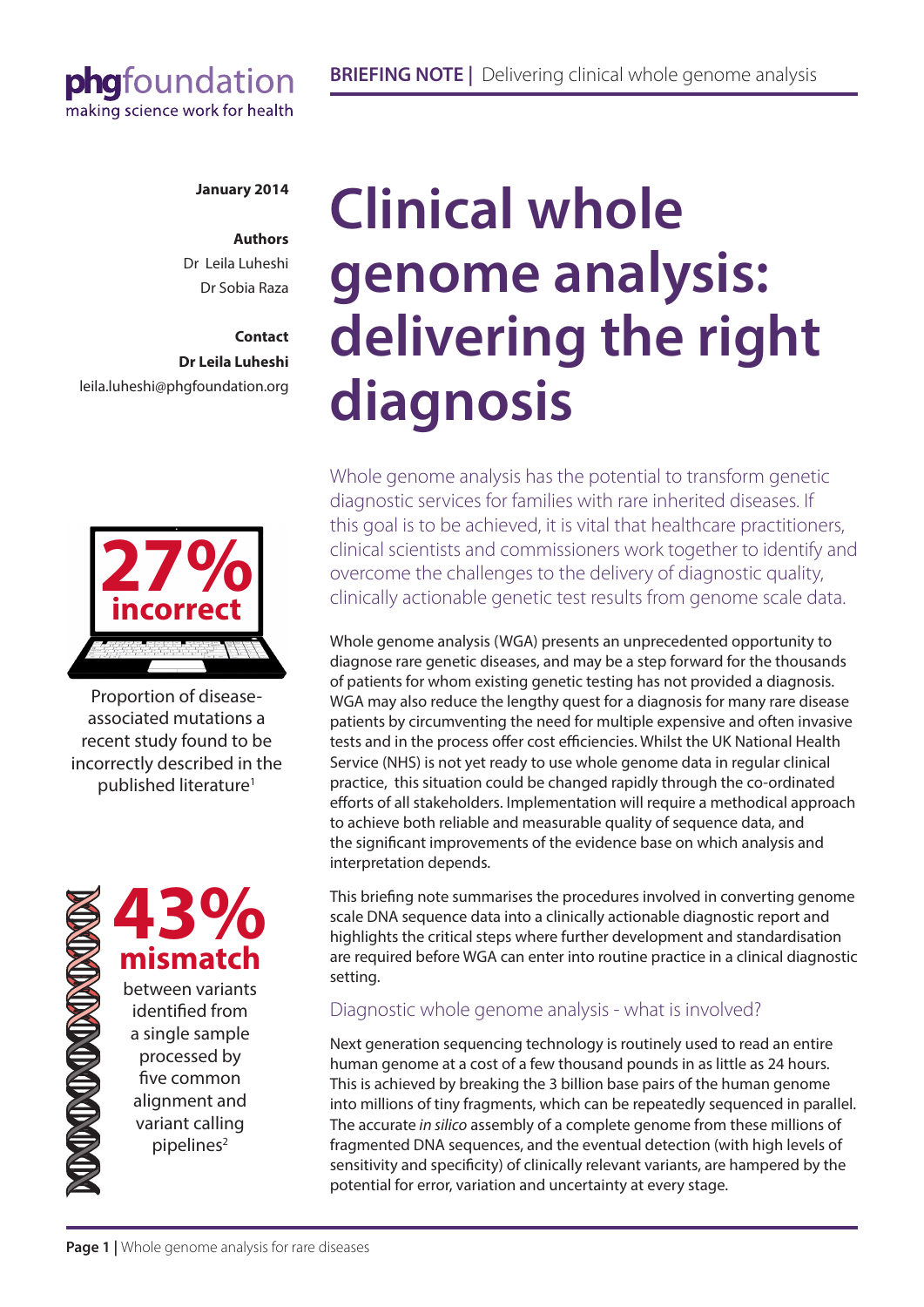# **Genome sequencing**

Transforming fragmented patient DNA sample into raw sequence data using an automated DNA sequencer



# **Alignment, assembly & variant calling**

Reconstructing patient genome from sequenced fragments by mapping to reference human genome and then identifying variants



# **Variant analysis**

Filtering and characterising identified variants based on their potential significance in rare disease pathogenicity



# **Clinical interpretation & reporting**

Manual inspection and investigation of variants in databases; examination of functional implications; determination of disease risk; and delivery of clinical diagnostic report



# Critical steps in whole genome analysis:

### **1. Generating enough high quality raw DNA sequence**

Analytical sensitivity and specificity depends on the quality and quantity of raw DNA sequence fragments produced, from which each patient's genome is then assembled. If quality or quantity is insufficient (*e.g.* due to sequencing errors, gaps in coverage, or low sequencing depth), potentially significant variants will go undetected (low sensitivity) and 'errors' could be misinterpreted as significant (low specificity). Current genetic diagnostic tests aim for 99% analytic sensitivity and specificity, and WGA cannot at present meet this standard as it does not yet detect all classes of disease causing variants.

# **2. Accurately assembling the patient's genome and identifying variants**

The process of assembling (mapping) a genome sequence from millions of short DNA fragments is variable and error prone, depending on the performance of the statistical algorithms used for this task and the quality of the reference genome maps used to guide assembly. Some types of diseasecausing genomic variation such as insertions, deletions and inversions are particularly hard to deal with during genome assembly due to the challenges of placing them correctly on the reference genome map (*i.e.* they cannot be uniquely positioned).

# **3. Filtering and prioritising potentially pathogenic variants**

The average human genome has 3-4 million variants. Deciphering which are harmless and which could cause disease requires extensive filtering to create a priority list of the variants most likely to be pathogenic in that individual. This is mostly done automatically by bespoke computer programmes using existing databases of genomic data to filter out variants that are common (hence unlikely to explain a rare disease) and those unlikely to have effects relevant to the clinical picture of the patient. However, the published data (genomic and functional) on which the databases and algorithms used in these steps depends is known to be unreliable and incomplete. Scientific rigour is therefore required to ensure non-functional or normal variants are not interpreted as being causal, and results can vary based on data sources used.

### **4. Interpreting, validating and reporting clinically significant variants**

Given the numerous potential sources of error and uncertainty in the automated analyses, manual curation of the final candidate list of potentially pathogenic variants is essential to produce a reliable clinical diagnostic report. Most of the time and expense in genome analysis accrues at this stage, where evidence to support pathogenicity of each candidate variant is carefully evaluated to exclude false positives based on the patient's detailed clinical features. Experienced clinicians and scientists must use judgement and knowledge to decide whether there is sufficient high quality evidence to support the definitive identification of a genomic variant as pathogenic. For any potential pathogenic variants they will also have to validate the accuracy of the original variant call by resequencing the relevant genetic region using Sanger sequencing (the current gold standard). In some situations, cascade testing, segregation analysis and functional studies may also be required to clarify the potential pathogenic credentials of variants.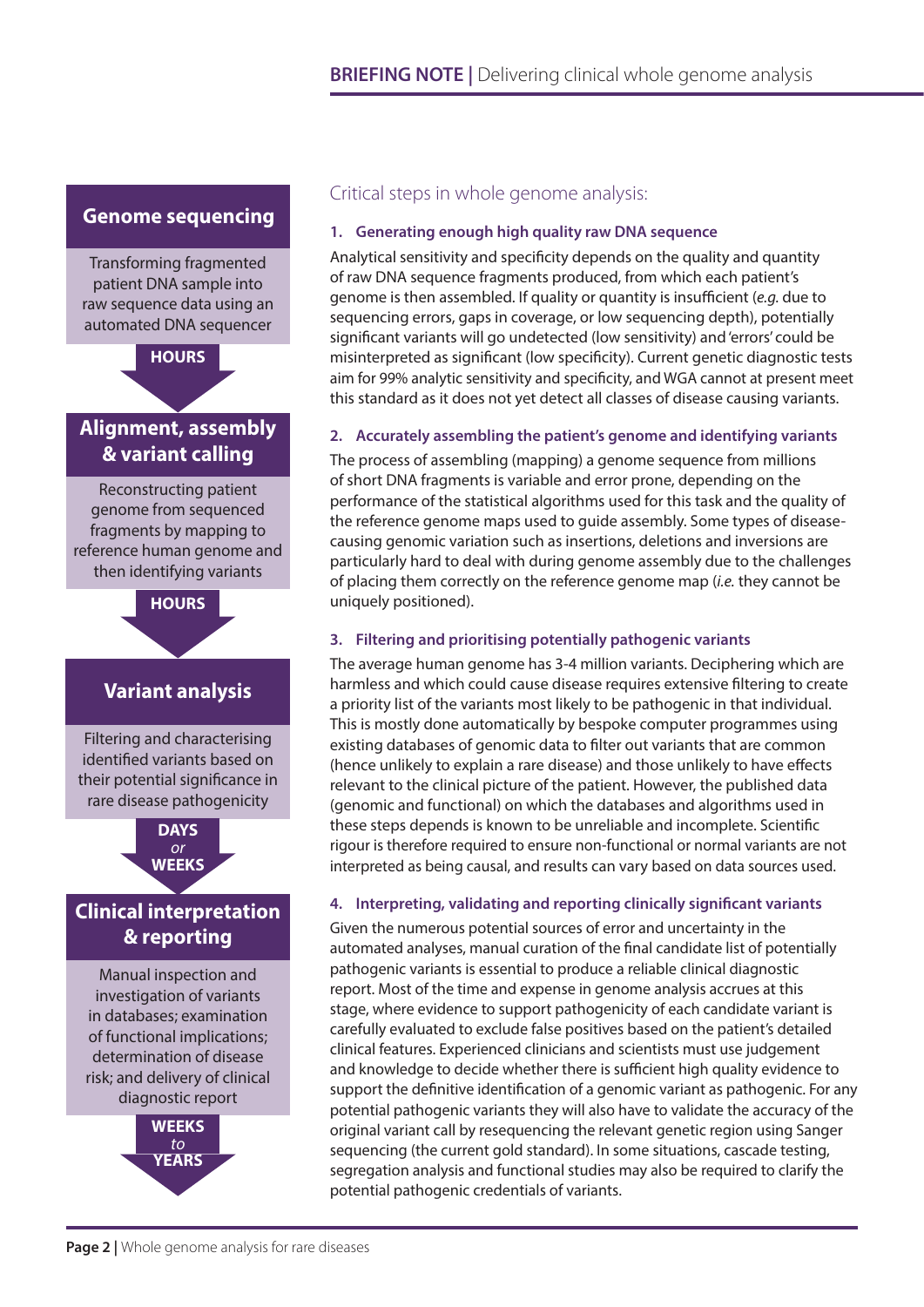# Depth of coverage in genome sequencing affects result reliability

Genomic fragments are sequenced multiple times inside a modern sequencing machine to provide overlapping sequence 'reads'. A greater number of reads at a given point (vertical coverage) and across the entire genome (horizontal coverage) provides greater statistical confidence that a given DNA base in a sequence has been inferred correctly, and can therefore reduce the time and substantial cost needed to perform secondary validations in downstream variant identification.

| Low depth              | High depth             |                     |
|------------------------|------------------------|---------------------|
| <b>ACGTTGCTAACGTT</b>  | <b>ACGTTGCTAACGTT</b>  | Reference genome    |
| <b>ACGTTGCTCACGTT</b>  | <b>ACGTTGCTCACGTT</b>  |                     |
| <b>ACGTTGCTAACGTT</b>  | <b>ACGTTGCTCACGTT</b>  |                     |
| <b>ACGTTGCTCACGTT</b>  | <b>ACGTTGCTAACGTT</b>  | Sequenced reads     |
|                        | <b>ACGTTGCTCACGTT</b>  |                     |
|                        | <b>ACGTTGCTCACGTT</b>  |                     |
|                        | <b>ACGTTGCTCACGTT</b>  |                     |
|                        | <b>ACGTTGCTCACGTT</b>  |                     |
|                        | <b>ACGTTGCTCACGTT</b>  |                     |
|                        | <b>ACGTTGCTCACGTT</b>  |                     |
|                        | <b>ACGTTGCTCACGTT</b>  |                     |
| <b>ACGTTGCTc/AACGT</b> | <b>ACGTTGCTCACGTT</b>  | Assembled genome    |
| Ambiguous result       | High confidence result | and variant calling |

# **Unknown significance** *3 - 4 million variants* **Benign** *or* **likely benign Pathogenic** *or* **likely pathogenic**

**Human genome**

# Recognising the risks to patients and the NHS

Examining the steps in whole genome analysis reveals that the fundamental challenges to its use in a clinical diagnostic setting are in ensuring raw genome data themselves are of sufficient quality and completeness, and that the validity and accuracy of clinical interpretation (step 4, left) is not undermined by an unreliable evidence base (steps 1-3, left).

It is our view that using whole genome data in clinical diagnostic services within the NHS without first addressing these fundamental issues of diagnostic quality poses potentially unacceptable risks to patient safety, and quality of care. These risks include:

- **Incorrect diagnosis (false positive or negative), leading to inappropriate patient care and decision making and threatening patient safety.**
- **• Failure to provide a conclusive diagnosis for the patient and a continuation of their diagnostic odyssey.**
- **• Inappropriate use of NHS resources.**

**reduction in 38% error rate**



Impact of switching from unmatched to ethnically matched reference genome used for sequencing $3$